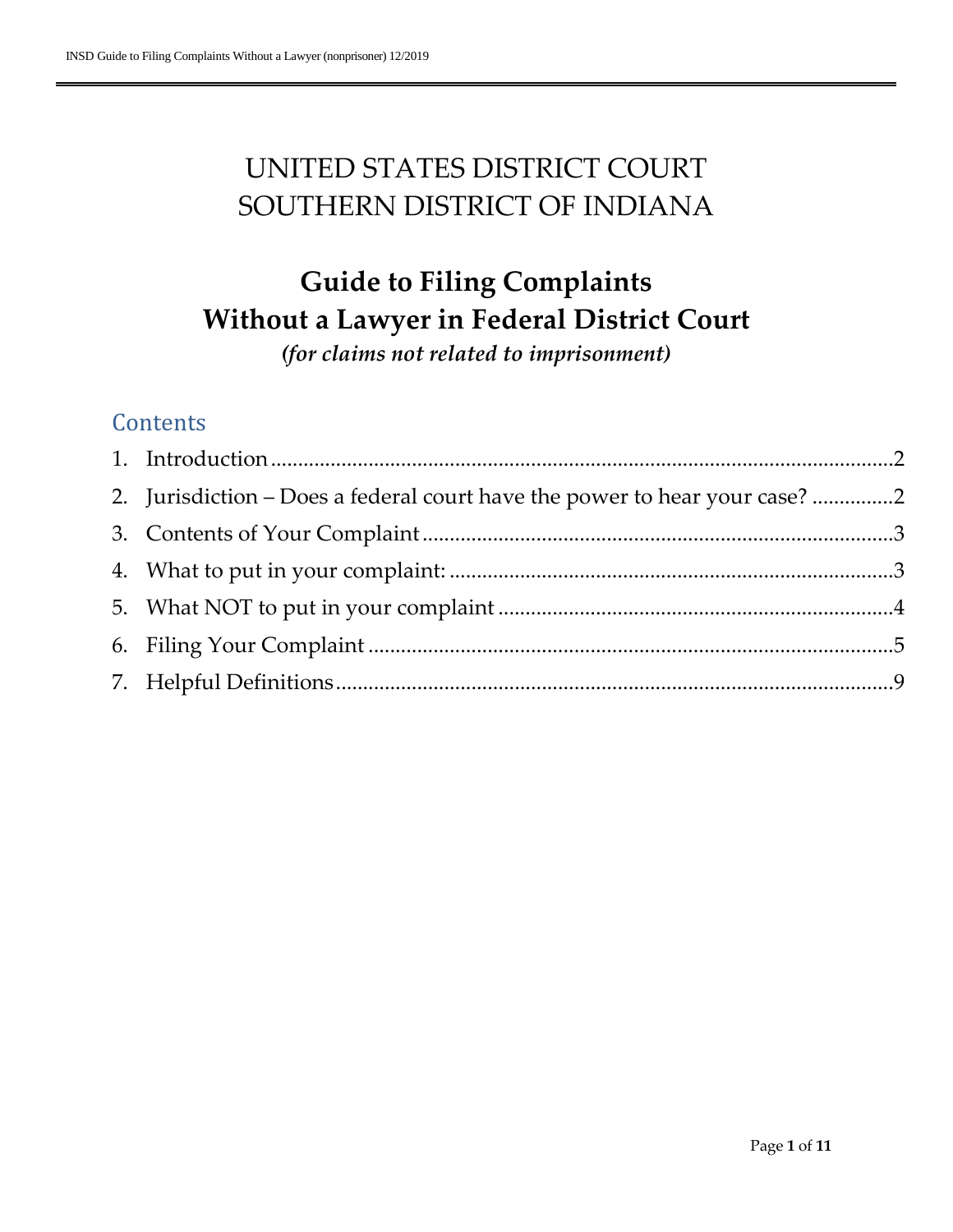# <span id="page-1-0"></span>**1. Introduction**

Welcome to the federal district courts.

This guide is intended to help you write and file a complaint. Follow these steps and your litigation should run more smoothly. At the end of this guide, you will find two additional helpful resources:

- **1.** Sample claims which may help you write your own claim.
- **2.** Definitions of several court-related terms.

### <span id="page-1-1"></span>**2. Jurisdiction – Does a federal court have the power to hear your case?**

#### **Before you begin, consider whether your case belongs in federal court.**

There are two general kinds of courts — state courts and federal courts. State courts are established by the states and federal courts are established under the U.S. Constitution and laws passed by Congress. The difference between the two types of courts is mainly in their "jurisdiction" — meaning their power to hear certain types of cases.

■ State courts have broad jurisdiction, so the cases individual citizens are most likely to be involved in—such as robberies, traffic violations, broken contracts, and family disputes—are usually tried in state courts.

 $\blacksquare$  Federal courts, on the other hand, have limited jurisdiction  $-$  they can only hear cases that the Constitution or Congress give them authority to hear. For most pro se plaintiffs, this means that to bring a complaint in federal court you must claim one of the following types of jurisdiction:

- Federal Question Jurisdiction meaning the case involves a violation of the U.S. Constitution or a violation of a federal (not state) law; or
- Diversity Jurisdiction meaning no plaintiff is a citizen of the same state as any defendant, and the amount in controversy is more than \$75,000.

■ Federal district courts **do not** review the decisions of state courts. Do not sue in a federal district court just because you are unhappy with the ruling of a state court.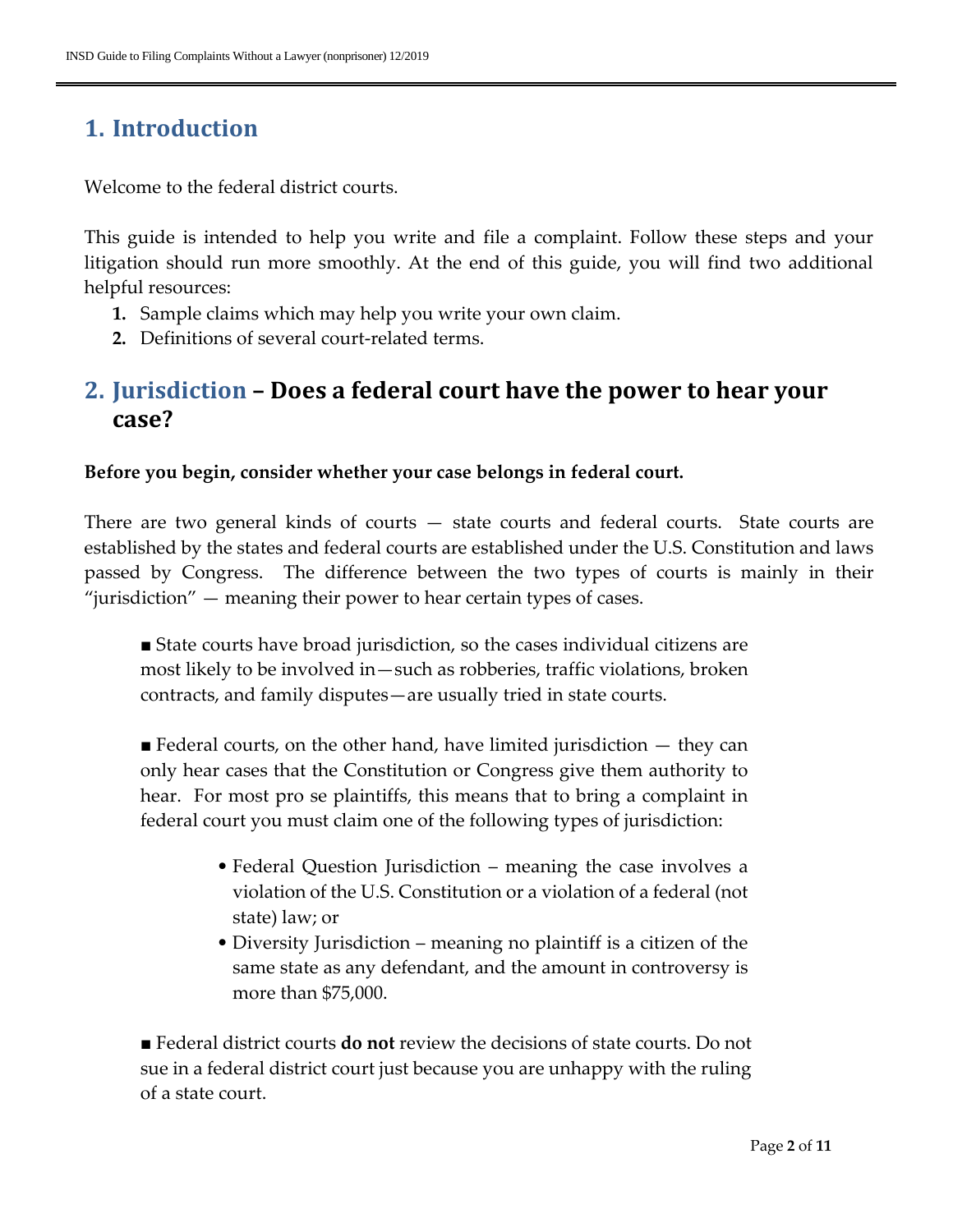## <span id="page-2-0"></span>**3. Contents of Your Complaint**

You, as the plaintiff, start a case in federal court by filing a complaint. The complaint is an important legal document. If you write it correctly, it will be short and tell the court and defendants how your rights were violated.

### <span id="page-2-1"></span>**4. What to put in your complaint:**

Your complaint needs five things. The sample complaint forms on the Court's website and available in the Court's law library attempt to include all these items – all you need to do is fill in the blanks. *But please remember two things: (1) you must follow the Federal Rules of Civil Procedure and the Court's Local Rules, available on the Court's website; and (2) the forms on the Court's website may not cover every type of case you could file, and you should not consider them to be legal advice. You are advised that the best avenue is to consult a lawyer if you are able.*

- A. **Caption and parties**. Your complaint must begin with a "caption." The caption must include your name as the plaintiff and the names of the people you are suing (the defendants). (If the defendants harmed you while doing their jobs, tell the Court the name and address of the employers, if known to you.) Also, name the federal court in which you will be filing your complaint. Do not fill in the case number. This will be done by the Deputy Clerk when you file your complaint. From then on, you should put the case number on papers that you file with the Court. This helps the Court keep all the papers in each case together.
- B. **Jury Demand.** If you want to have your case decided by a jury, check "Yes" in the box provided. If you want the judge to decide it, check the other box.
- C. **Why your case belongs in federal court ("Jurisdiction")**. State why a federal court can decide your case. There are two main possibilities.
	- (1) If your case involves a violation of the Constitution or a federal law, a federal court can decide your case, and you should check the first box on the form. This box refers to a federal statute, 28 U.S.C. § 1331, the law that gives federal courts the power to decide cases involving the violation of federal law.
	- (2) If your case involves only a violation of state law, you might be able to check the second box. Generally, in order to check the second box, all the defendants must be citizens of a state other than the one of which you (and any other plaintiffs) are a citizen. In addition, more than \$75,000 must be in dispute.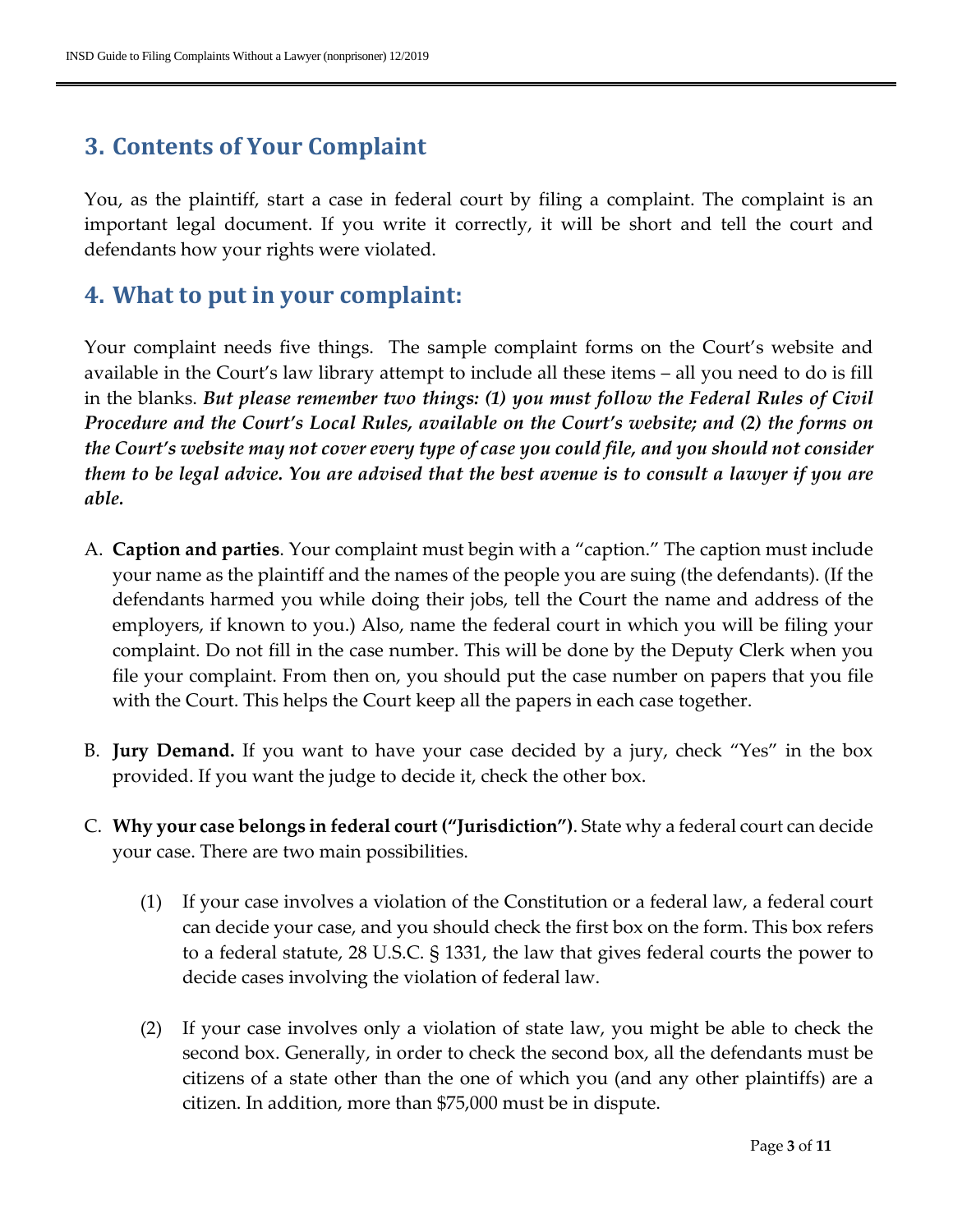- D. **Statement of Claim**. The most important part of your complaint is the "statement of your claim." Describe *briefly* the exact problem that you are complaining about. You should explain five things:
	- (1) **Who** violated your rights. Tell the name of each person who injured you.
	- (2) **What** each defendant did. Tell what action each defendant took or failed to take that harmed you.
	- (3) **When** they did it. Tell when each defendant harmed you.
	- (4) **Where they did it.** Tell where each defendant harmed you.
	- (5) **Why they did it**. If you know, tell the Court why each defendant harmed you.

Explain the "who," "what," "when," "where," and "why" clearly and simply. Tell the story as if you are telling it to someone who knows nothing about what happened to you, but put only the important facts in your statement of the claim.

A short and plain statement helps the judge to review your complaint quickly and move onto the next step of your case. A long complaint will take a judge longer to review and understand, and the judge may tell you to rewrite it. This will delay your case.

You may find it helpful to look at the examples of statements of a claim. Do not copy these examples or assume that the plaintiffs in these examples would win their cases. The examples show you how to write your claim, not what to say in your claim.

You may type or handwrite your complaint, so long as it's readable.

If you cannot finish your statement on the complaint form, you may continue your statement of the claim on another sheet of paper.

E. **Relief Wanted.** Your complaint should include a request for relief—what you want from each defendant, such as money or some particular action.

### <span id="page-3-0"></span>**5. What NOT to put in your complaint**

**DO NOT** attach a lot of papers or long statements from witnesses. **If you want the judge to know about a fact, just write the fact in your complaint. The complaint is not the place for**  *proving* **facts or submitting evidence. When the judge needs proof, you will have a chance to submit it later.**

**DO NOT** include in your complaint lengthy quotations from statutes, laws, regulations, or cases. If you want, you may simply list the statute, law, or regulation that you believe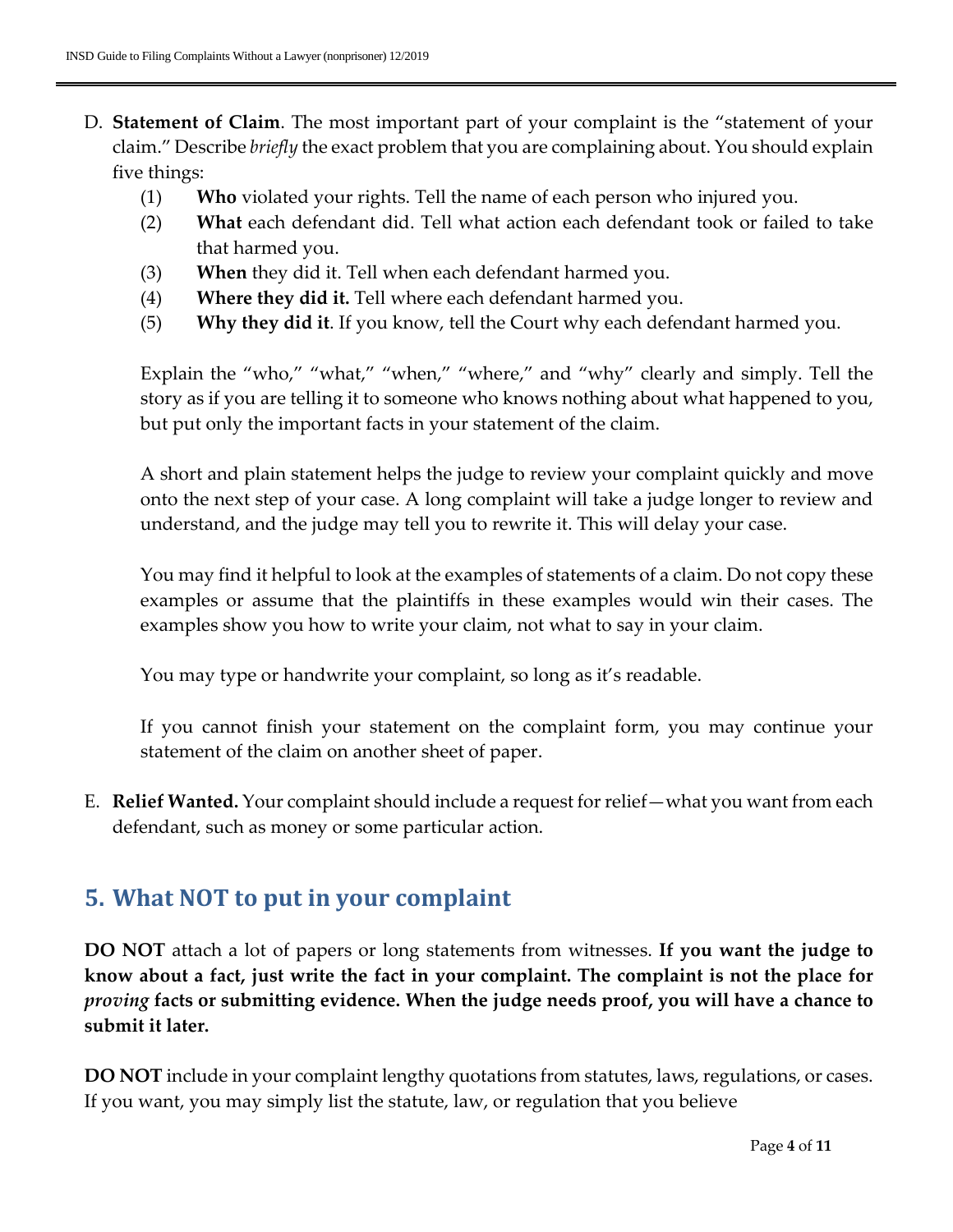the defendants violated. Later in the case, the defendants or the judge may ask you to explain in more detail why you think that the defendants have violated a law. You will then have an opportunity to quote from statutes, laws, regulations, or cases.

**DO NOT** include in your complaint unrelated claims against different defendants. You may bring the same claim against more than one defendant only if all of the named defendants played some part in the *same* situation that resulted in the alleged violation of your rights.

#### **Note to employment-discrimination plaintiffs:**

Before you file a lawsuit for employment discrimination, you are generally required to ask the Equal Employment Opportunity Commission (or equivalent state agency) to address your claims. This is called "exhaustion of administrative remedies." If you do not do this, the defendants may ask the Court to dismiss your case and the Court may do so.

### <span id="page-4-0"></span>**6. Filing Your Complaint**

To file your complaint, you must pay a filing fee. You should call the Clerk's Office to find out the current fee. (The phone numbers and addresses for the Clerks' Offices are listed below.) Send a check or money order in this amount, payable to "The Clerk of the U.S. District Court."

If you cannot afford the fee, you may ask the Court for permission to file without prepaying the full fee. Use the form "Request to Proceed in District Court without Prepaying the Filing Fee"found on the Court's website.

**BE SURE to keep for yourself an exact copy of your complaint and any other document you send to or file with the Court. You will be required to pay for any copies of your documents that you request from the Court.**

DO NOT mail a copy of your complaint directly to any defendant.

The Court consists of <u>four divisions</u> — Indianapolis, Terre Haute, Evansville, and New Albany. **File your complaint if the correct division of the Court**, based on county where you live. The table on the next page lists which division to file in depending on your county.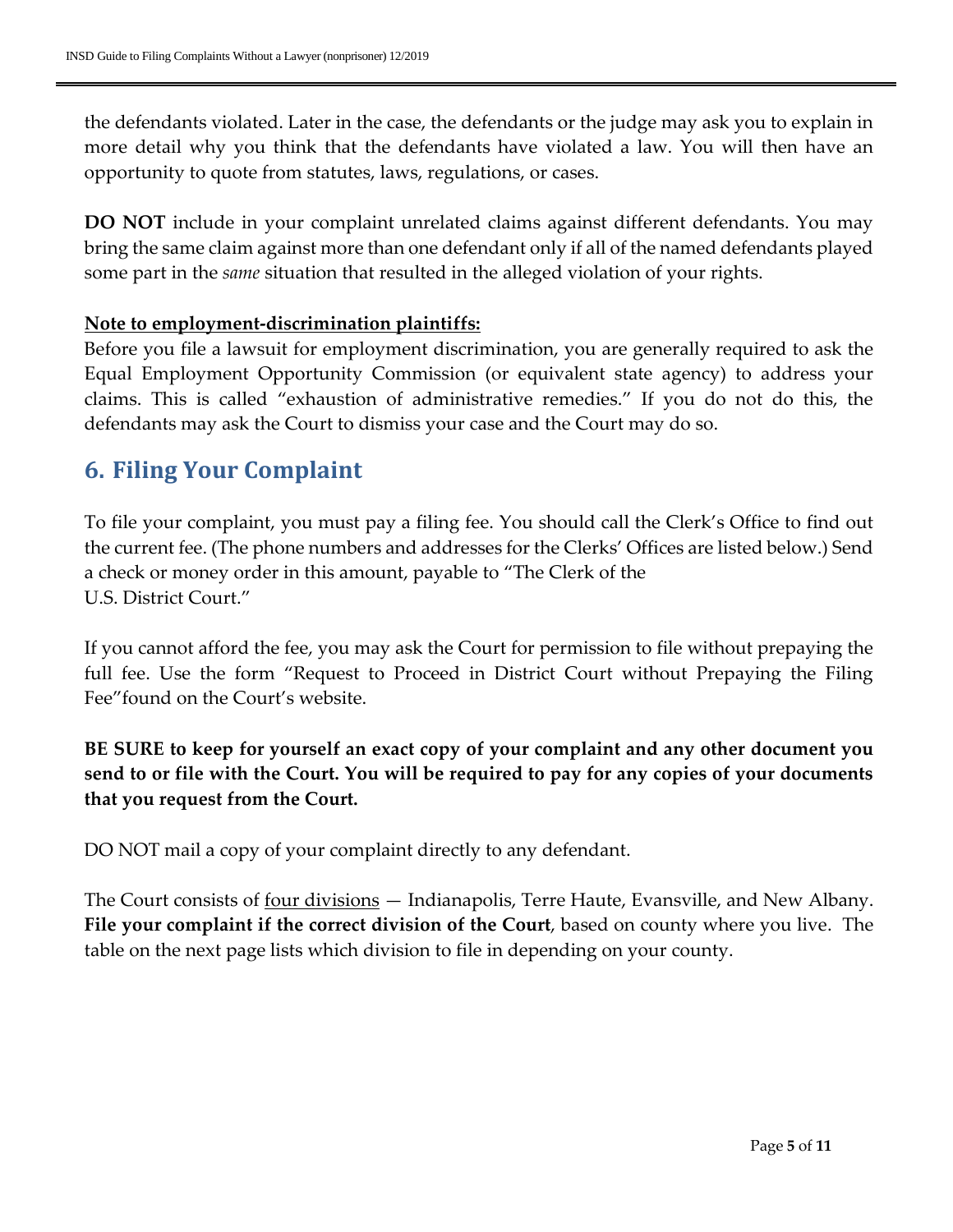| Indianapolis                                                                                                                                                                                                                                                                                     | Terre<br>Haute                                                                             | Evansville                                                                                                  | <b>New</b><br>Albany                                                                                                                                                        |
|--------------------------------------------------------------------------------------------------------------------------------------------------------------------------------------------------------------------------------------------------------------------------------------------------|--------------------------------------------------------------------------------------------|-------------------------------------------------------------------------------------------------------------|-----------------------------------------------------------------------------------------------------------------------------------------------------------------------------|
| Bartholomew Madison<br>Marion<br>Boone<br>Monroe<br><b>Brown</b><br>Montgomery<br>Clinton<br>Morgan<br>Decatur<br>Randolph<br>Delaware<br><b>Rush</b><br>Fayette<br>Shelby<br>Fountain<br>Tipton<br>Franklin<br>Union<br>Hamilton<br>Wayne<br>Hancock<br>Hendricks<br>Henry<br>Howard<br>Johnson | Clay<br>Greene<br><b>Knox</b><br>Owen<br>Parke<br>Putnam<br>Sullivan<br>Vermillion<br>Vigo | <b>Daviess</b><br>Dubois<br>Gibson<br>Martin<br>Perry<br>Pike<br>Posey<br>Spencer<br>Vanderburgh<br>Warrick | Clark<br>Crawford<br>Dearborn<br>Floyd<br>Harrison<br>Jackson<br>Jefferson<br>Jennings<br>Lawrence<br>Ohio<br>Orange<br><b>Ripley</b><br>Scott<br>Switzerland<br>Washington |

Mail (1) your complaint and (2) your check, money order (if you can afford to prepay the full filing fee), or your Request to Proceed in District Court without Prepaying the Filing Fee to: "Clerk of the U.S. District Court" at the appropriate address listed below.

#### **Southern District of Indiana Division Offices**

| <b>Indianapolis</b>                       | Evansville                                         |
|-------------------------------------------|----------------------------------------------------|
| Birch Bayh Federal Bldg & U.S. Courthouse | Winfield K. Denton Federal Building & U.S.         |
| Courthouse 46 East Ohio Street            | 101 Northwest Martin Luther King Boulevard         |
| Indianapolis, IN 46204                    | Evansville, IN 47708                               |
| $(317)$ 229-3700                          | $(812)$ 434-6410                                   |
| Terre Haute                               | New Albany                                         |
| U.S. Courthouse                           | Lee H. Hamilton Federal Building & U.S. Courthouse |
| 921 Ohio Street                           | 121 West Spring Street                             |
| Terre Haute, IN 47807                     | New Albany, IN 47150                               |
| $(812)$ 231-1840                          | $(812)$ 542-4510                                   |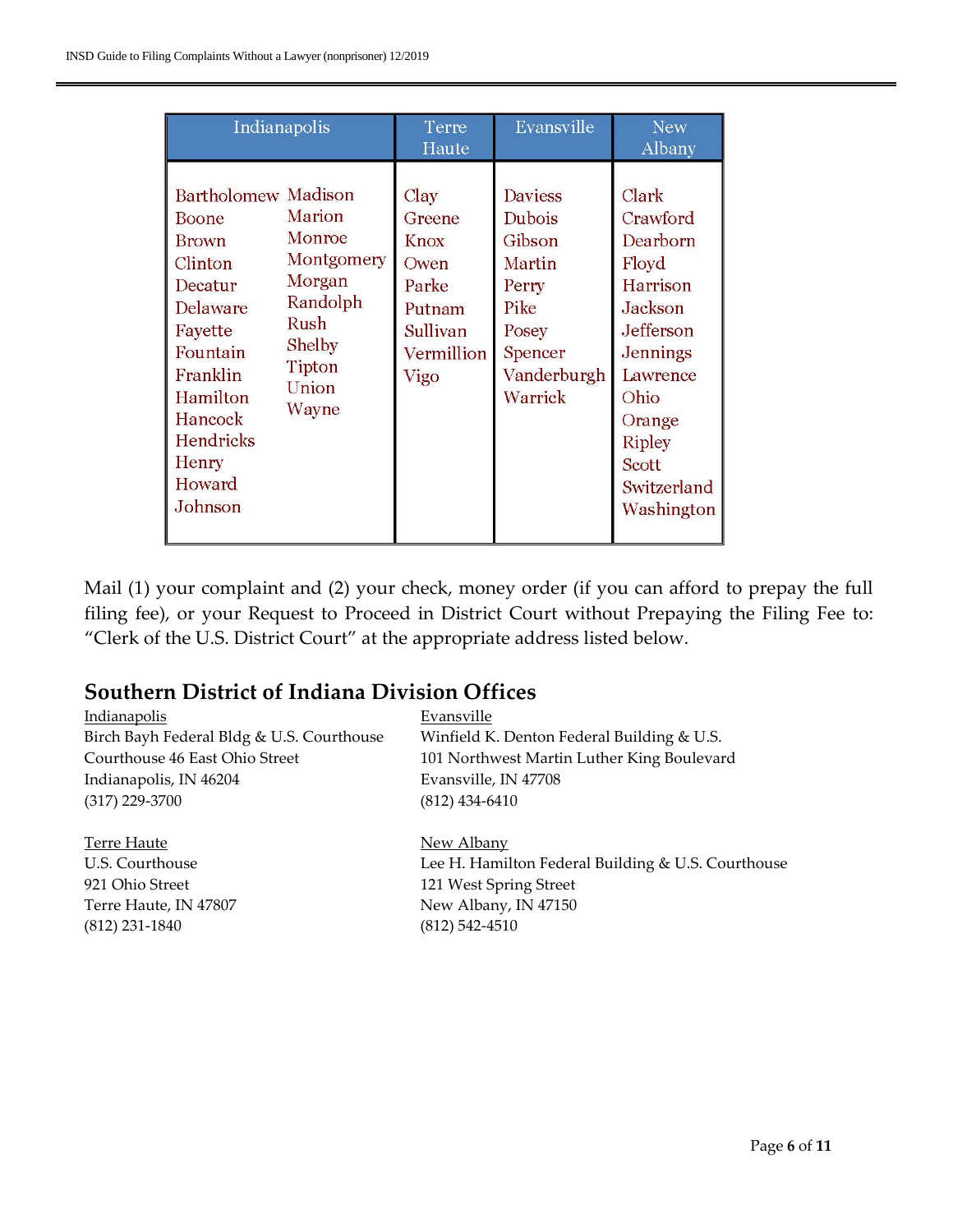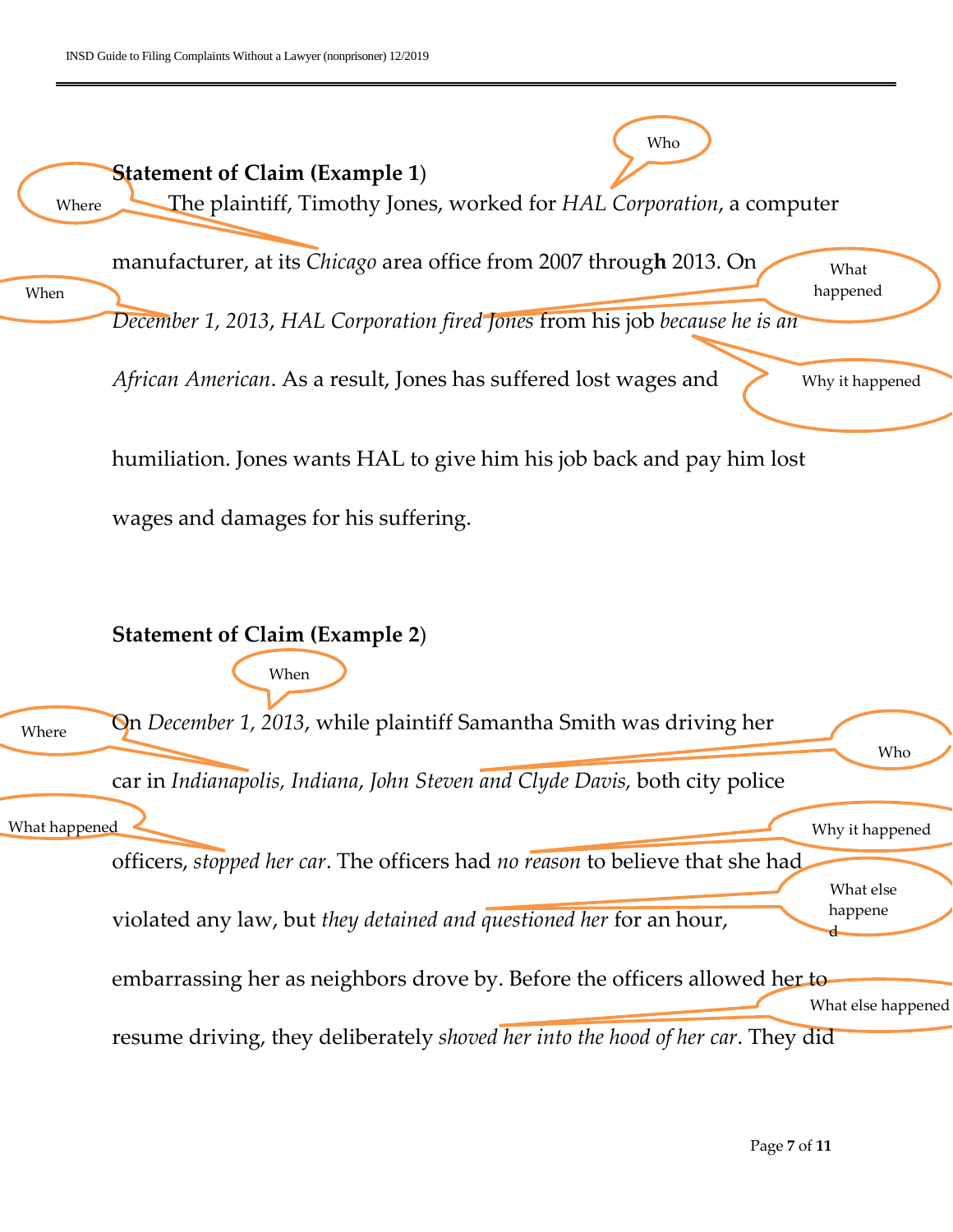Why it happened

so apparently *because her son recorded the episode.* The excessive force caused a head

injury that required medical treatment. Smith wants damages for the one-hour

detention, her medical treatment, pain, and embarrassment.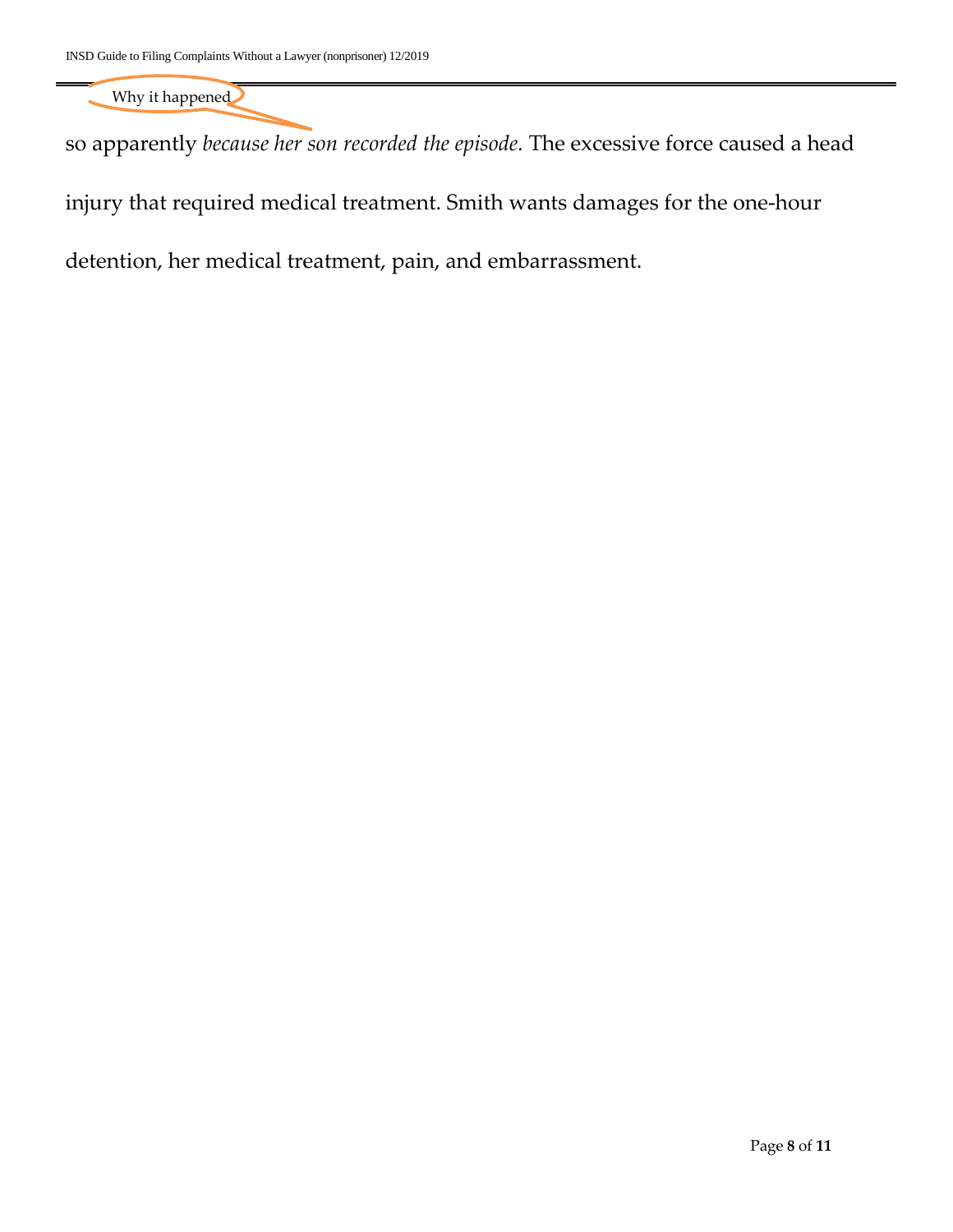# <span id="page-8-0"></span>**7. Helpful Definitions**

**Answer** – A written statement by a defendant in a civil case that responds to a complaint, explaining the grounds for defense against the plaintiff's claim(s).

**Brief** - A written statement submitted by a party in a case that explains why the court should decide the case, or particular issues in a case, in that party's favor

**Chief Judge** - The judge who has primary responsibility for the administration of a court; chief judges in the lower federal courts are determined by seniority, among other rules.

**Clerk of the Court** - An officer appointed by the judges of a court to provide administrative support to the court.

**Complaint** - A written statement filed by the plaintiff that initiates a civil case, stating the wrongs allegedly committed by the defendant and requesting relief from the court.

**Counsel** - Legal advice; a term also used to refer to the lawyers in a case.

**Damages** - money paid by defendants to successful plaintiffs in civil cases to compensate the plaintiffs for their injuries.

**Default judgment** - A judgment rendered in favor of a party asserting a claim because of the defendant's failure to answer or appear to contest the claim. The defendant must be served with process before a default judgment can be entered.

**Defendants** - The defendants are the people and/or entities that the plaintiffs contend caused them a legal injury.

**Docket** - A log maintained by the Clerk of Court containing the complete history of each case in the form of brief chronological entries summarizing the court proceedings, filings, or other actions.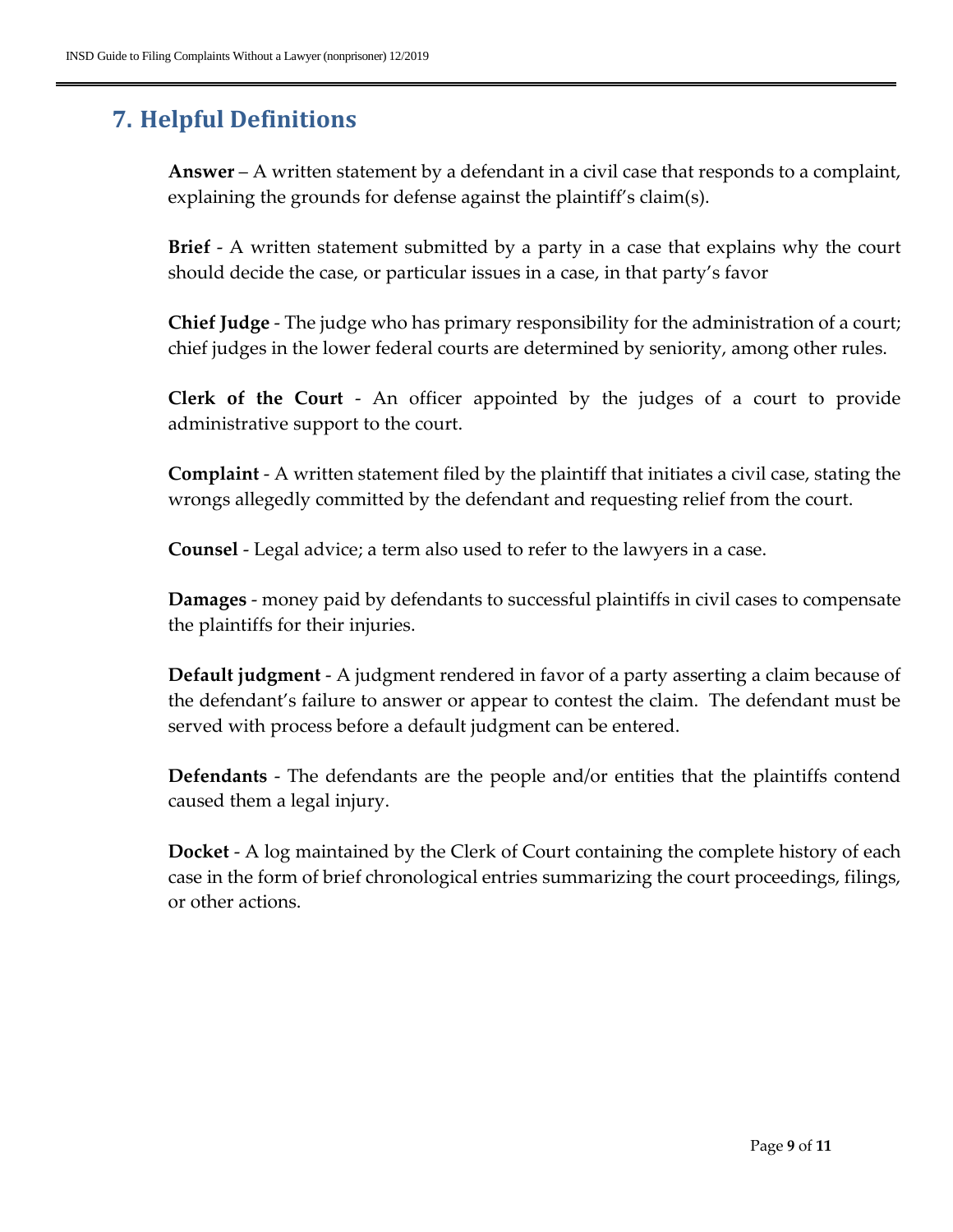**Federal Question Jurisdiction** - Jurisdiction given to federal courts in cases involving the interpretation and application of the U.S. Constitution, acts of Congress, and treaties.

**File** - To place a paper in the official custody of the Clerk of Court to enter into the files or records of a case.

*In Forma Pauperis* - "In the manner of a pauper." Permission given by a court to a person to file a case without prepayment of the required court fees because the person cannot pay them.

**Injunction** - A court order prohibiting a defendant from performing a specific act or compelling a defendant to perform a specific act.

**Judgment** - The official decision of a court finally resolving the claims brought in a lawsuit.

**Jurisdiction** - 1. The legal authority of a court to hear and decide a case. 2. The geographic area over which the court has authority to decide cases.

**Litigation** - A case, controversy, or lawsuit. Participants (plaintiffs and defendants) in lawsuits are called litigants.

**Magistrate Judge** - A judicial officer of a district court who conducts many pretrial civil and criminal matters to move a case forward, and decides civil cases with the consent of the parties.

**Motion** - A request by a litigant to a judge for a decision on an issue relating to the case.

**Opinion** - A judge's written explanation of a court decision.

**Party** - One of the litigants, typically referred to as the plaintiff or defendant.

**Plaintiffs** - The plaintiffs are the people who file the complaint and who assert clams identifying legal injury to them.

**Procedure** - The rules for conducting a lawsuit; there are local rules, rules of civil procedure, criminal procedure, evidence, bankruptcy, and appellate procedure.